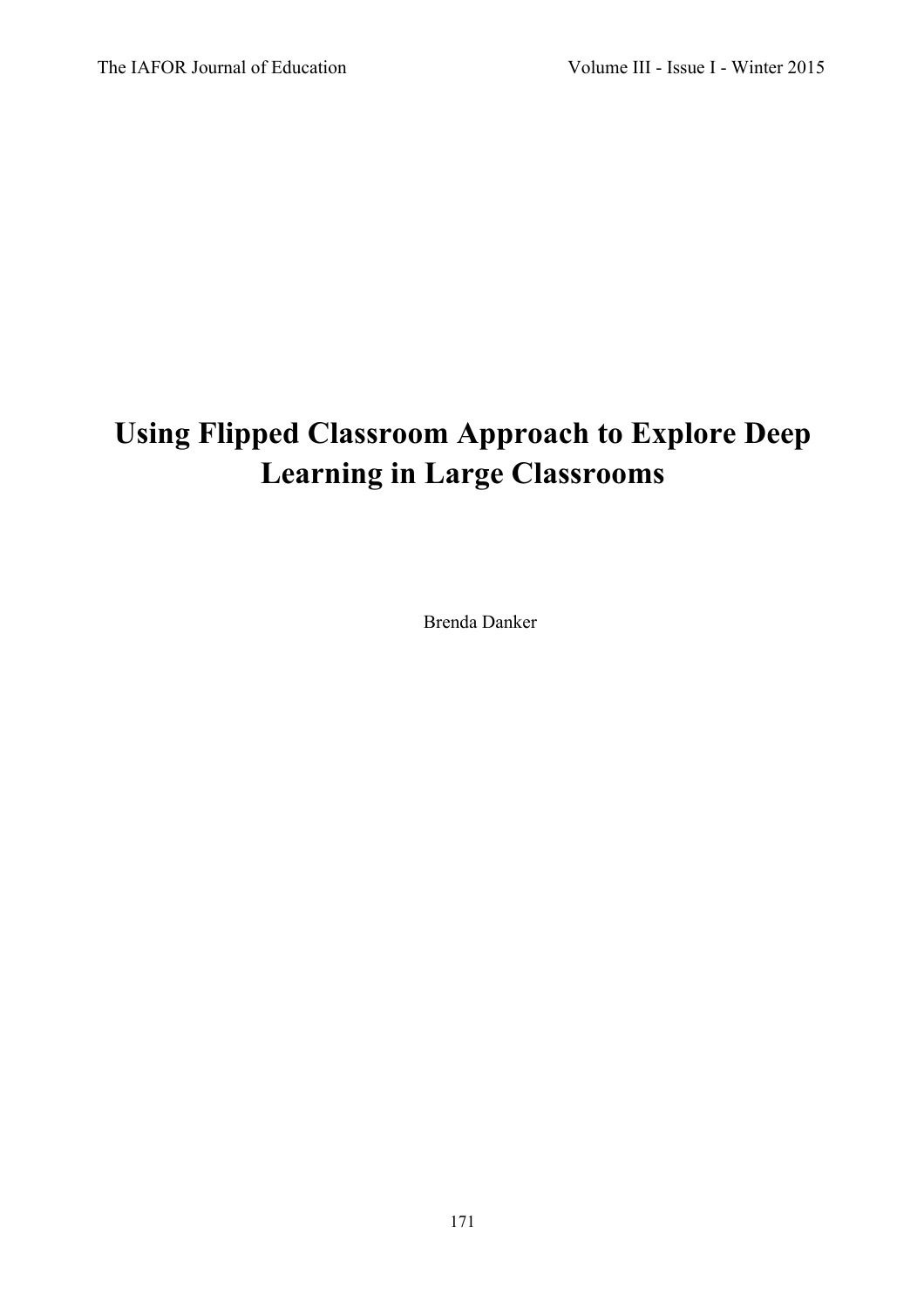#### **Abstract**

This project used two Flipped Classroom approaches to stimulate deep learning in large classrooms during the teaching of a film module as part of a Diploma in Performing Arts course at Sunway University, Malaysia. The flipped classes utilized either a blended learning approach where students first watched online lectures as homework, and then completed their assignments and practical work in class; or utilized a guided inquiry approach at the beginning of class using this same process. During the class the lecturers were present to help the students, and in addition, the students were advantaged by being able to help one another. The in-class learning activities also included inquiry-based learning, active learning, and peer-learning.

This project used an action research approach to improve the in-class instructional design progressively to achieve its impact of deep learning among the students. The in-class learning activities that was included in the later flipped classes merged aspects of blended learning with an inquiry-based learning cycle which focused on the exploration of concepts. Data was gathered from questionnaires filled out by the students and from short interviews with the students, as well as from the teacher's reflective journals. The findings verified that the flipped classrooms were able to remodel large lecture classes into active-learning classes. The results also support the possibility of individualised learning for the students as being high as a result of the teacher's ability to provide one-on-one tutoring through technology-infused lessons. It is imperative that the in-class learning activities are purposefully designed as the inclusion of the exploratory learning through guided inquiry-based activities in the flipped classes was a successful way to engage students on a deeper level and increased the students' curiosity and engaged them to develop higher-order thinking skills. This project also concluded that flipped classrooms had promising impact for student learning and achievement in a Performing Arts course in Malaysia.

Keywords: Flipped classroom; curriculum design; blended learning.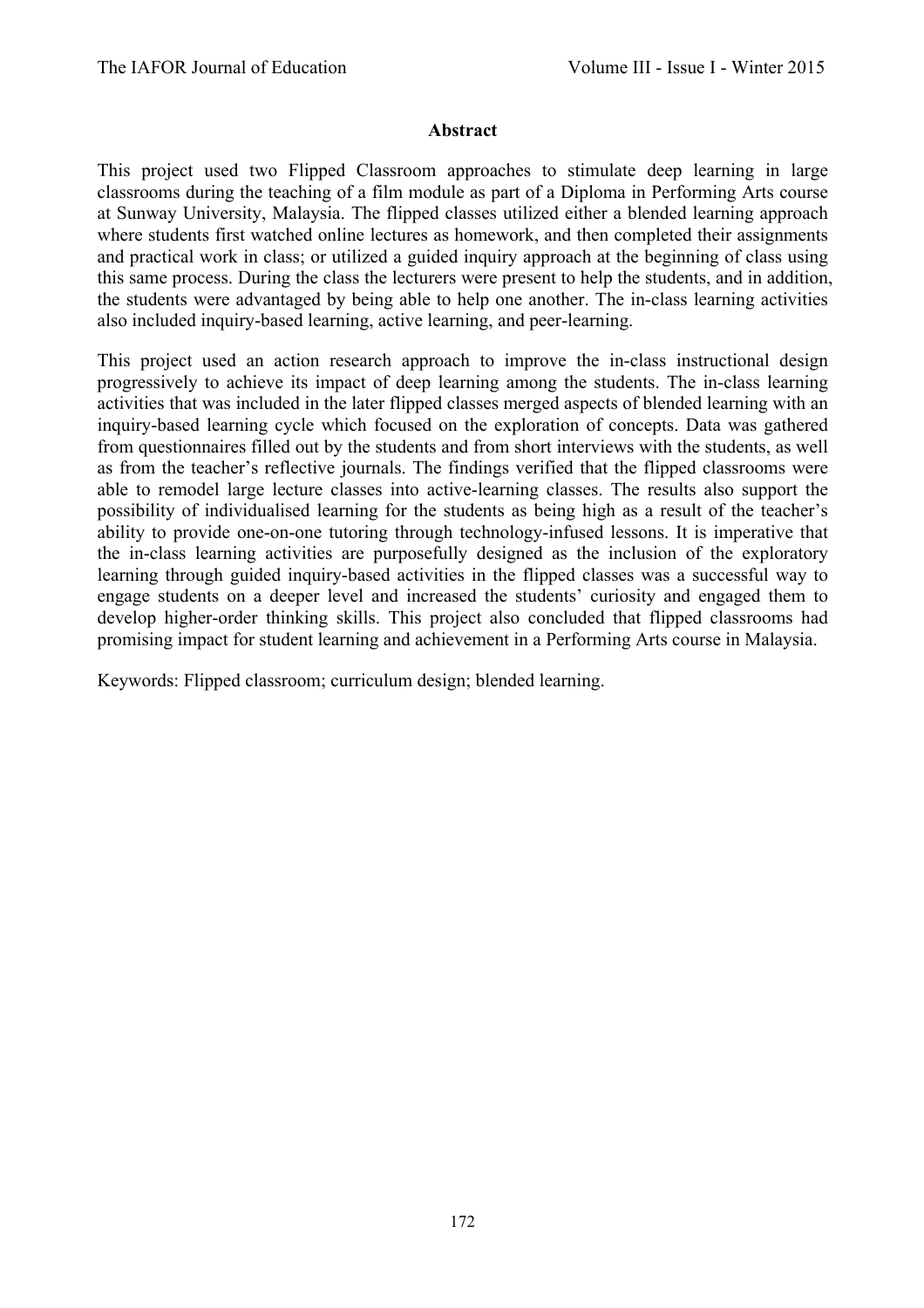#### **Introduction**

In recent decades, the student-centered learning approach has shown significant learning gains and has reformed teaching styles in many higher educational institutions globally. Over the past 30 years, more flexible, student-centered classroom teaching methods have been advocated based on the concepts of "discovery" learning and "active" learning (Greitzer, 2002). However, on the other end of the spectrum, in many developing countries, including Malaysia, the teachercentered learning approach is still widely used and preferred. The teacher-centered learning approach uses lecture-based instruction which is economical and viable for teaching a large number of students at a time. Lecture-based instruction is where the teacher takes the active role of dispensing knowledge in a classroom. The propagation of information is in a one-way direction. In such an environment, the students are passive learners, where they rely on learning by listening, memorizing, and on the repetition of the taught knowledge. The major shortcoming in passive learning is that students only have a basic recollection of knowledge - which means they have merely achieved a low level of thinking skill. To attain a higher and conceptual level of thinking, the students need to take responsibility for their own learning and become active knowledge seekers. The student-centered learning approach emphasizes engaging learners to structure their learning to include applying their current class work or experience when they collaborate to solve problems, and make sense of their learning. With this approach, students become active learners and the teacher's role now moves to that of being a facilitator by initiating classroom discussions to ensure that all the students achieve understanding for meaningful and effective learning (Goh, 2012). The student-centered approach should be at the heart of our educational system and this calls for a paradigm shift in higher educational institutions in Malaysia - to move from the teacher-centered approach to the student-centered approach.

Technology in education can be used as an approach that focuses on student-centered education and is a step in the right direction as we move forward in the 21st century. According to the latest Speak Up survey from Project Tomorrow in the United States which polled 400,000 teachers, administrators, students and parents, videos for homework are on the rise; mobile computing is "beyond the tipping point"; and most students do not use traditional computers to connect to the Internet at home (Riedel, 2014). When teachers effectively integrate communication technologies in their teaching, they create engaging learning environments, especially as students have already adopted technology in their lives and use it increasingly for learning. Higher educational institutions cannot ignore technology in fulfilling their strategic mission and in responding to the expectations of a diverse student body (Donnelly, 2009), as technology-rich classrooms have shown an effect on the students' achievement.

In moving away from the lecture model to an instructional design involving interactive pedagogy and technology, many educators are paying attention to the Flipped Classroom ideology. YouTube Teacher's Studio educator, Ramsey Musallam, (2011) suggests using teacher produced videos to shift the form of instruction from the classroom to the homework setting in the Flipped Classroom approach. Students watch recorded lectures for homework and complete their assignments, lab work and tests in class (Hertz, 2012). This allows the lecturers to work with the students during class on what was formerly given as homework. In this way, the lecturers are present to help the students and the students can also help each other (Pink, 2010). Early pioneers of the Flipped Classroom model - Bergmann and Sams, when flipping their classrooms, used the online material mostly to review and reinforce classroom lessons and the classroom becomes the place to work through problems, advanced concepts, and engage in collaborative learning (Tucker, 2012). Holmes, et al. (2001) considered that collaborative learning was "an approach to learning in which students not only construct their own knowledge as a result of interaction with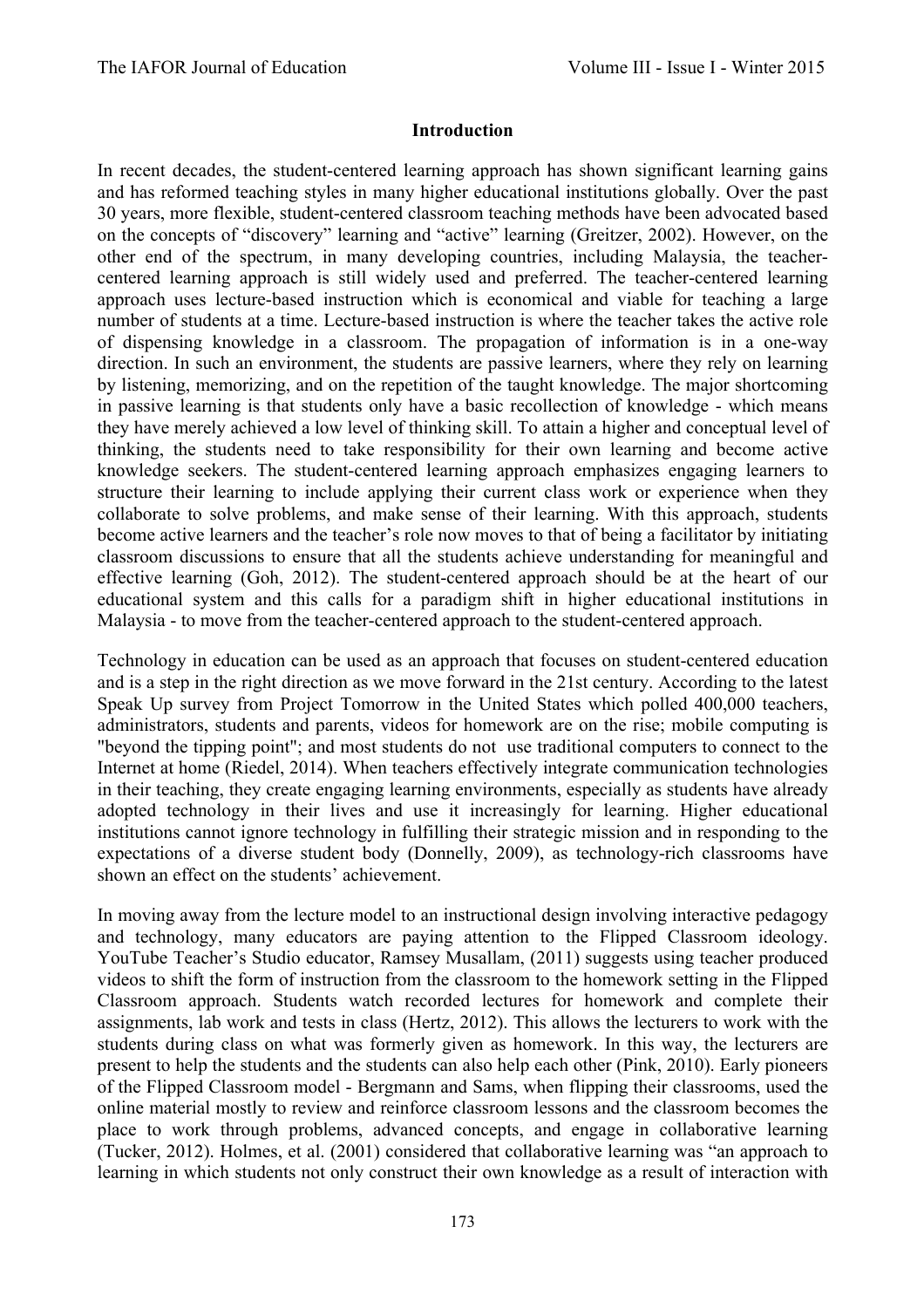their environment but are also actively engaged in the process of constructing knowledge for their learning community".

Peer learning was the other in-class learning activity practiced in the project. Peer learning is one method to encourage meaningful learning and involves students teaching each other and learning from each other (Keppel, 2006). It involves a sharing of ideas, knowledge and experiences and emphasizes interdependent as opposed to independent learning (Boud, 2001).

Flipped classrooms also draw on concepts such as active learning, student engagement, hybrid course designs, and course podcasting (Educause, 2012). It overlaps other instructional tools, such as reverse instruction, inquiry learning, blended learning, and online instruction, through the use of podcasting or screencasting, Web 2.0 resources, and inquiry activities (Bennett, et al., 2011). The vocabulary of active learning needs to be highlighted here as it is an essential in-class instructional method in the flipped classrooms. Active learning is defined by the engineering education community as the "involvement of students in their own learning" and encompasses a variety of instructional techniques in which students participate in activities during class time that involve more than passive listening (Zappe et al., 2009). The core elements of active learning are student activity and engagement in the learning process (Prince, 2004). The flipped model puts the responsibility for learning more on the shoulders of the students while giving them greater impetus to experiment. Activities in class can be student-led, and communication among students can become the determining dynamic of a session devoted to learning through hands-on work (Educause, 2012).

This study used the Flipped Classroom approach during the teaching of a film module as part of a Diploma in Performing Arts course at Sunway University, Malaysia. The course offers a unique curriculum that covers both filmmaking and theatre. As the course is practical-based, the student intake has been at a comfortable enrolment of an average of 20 students per year. In the past two years, there was a sudden increase in class size to 38 students (the highest so far). This presented new challenges to the faculty to engage all students and having sufficient class time for individualized attention during the class. To stimulate students' deep learning in this largely practical-based diploma course, the flipped classroom approach was used.

## **Student Learning and the Flipped Classroom**

The flipped classroom promotes an environment which increases the interaction between the students and teachers and engages the students in learning through application and practice. In this aspect, flipped classrooms use a student-centered approach as it focuses on student learning and it places the responsibility for learning more on the shoulders of students than teachers while giving them a greater impetus to experiment (Sams, 2011). This can be seen from - the Bergmann and Sams' instructional design - where students explore and make sense of their learning through active learning activities like inquiry learning, problem-based learning and peer collaboration (Sams, 2011). This creates the face-to-face time to have a "much deeper interaction" between the teacher and student as they engage and interact on case studies, and discuss particular problems (Leckhart & Cheshire, 2012; Gerstein, 2011). The learners are able to demonstrate what they have learned and to apply the material in a way that makes sense to them. As learners make sense of their learning, they create something that is individualized, and with application to the learners' everyday lives, it extends beyond the lesson. This is the highest level of learning under Bloom's Revised Taxonomy of Learning (Gerstein, 2011). Zappe, Leicht, Messner Litzinger, and Lee (2009) flipped a large undergraduate architectural engineering course and the students' evaluation of the course indicated that the flipped classroom had a positive impact on student learning as the students perceived the method of teaching as being more effective than lecturing and reported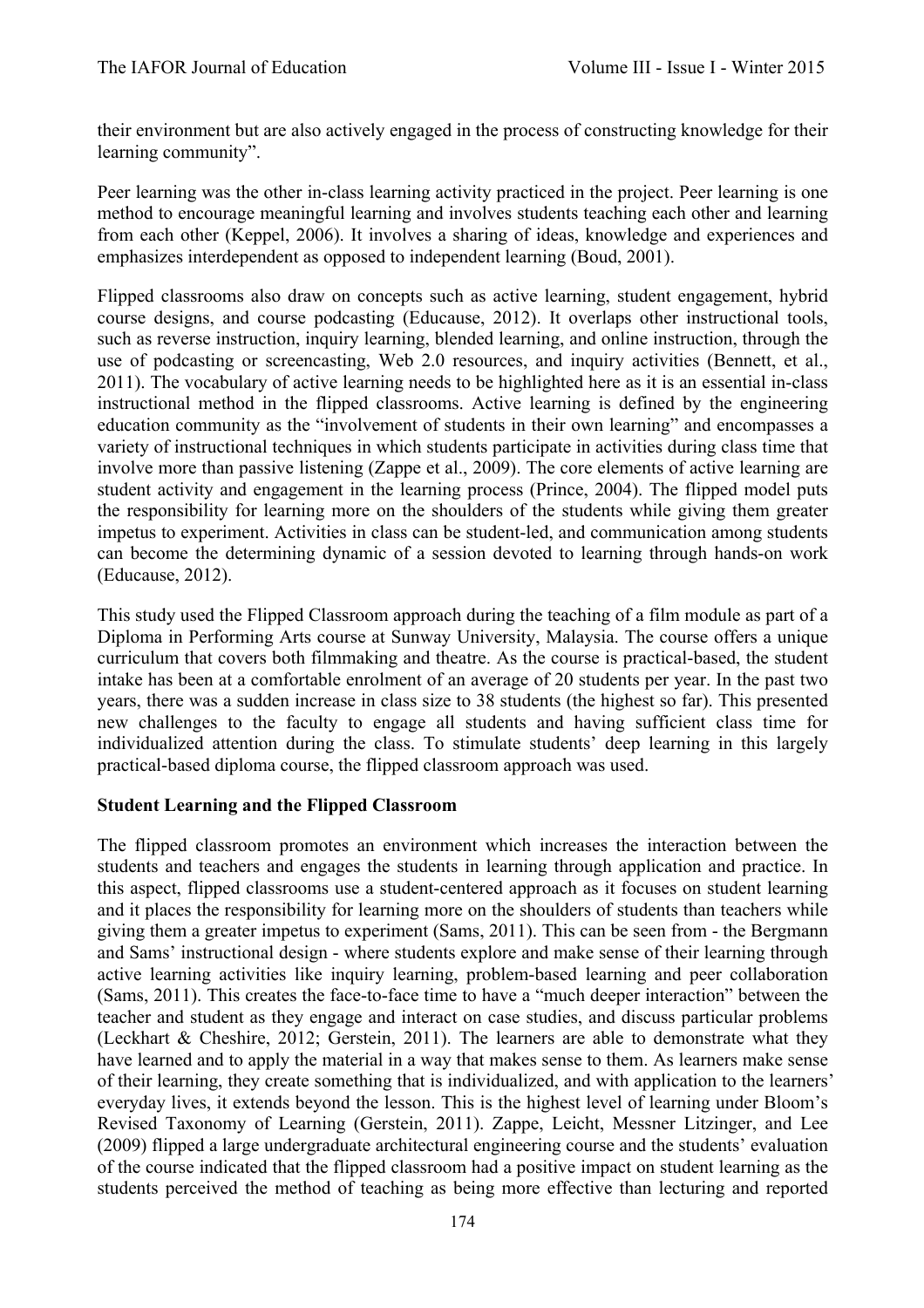that they enjoyed the class and benefited from watching the lecture videos outside of class (Herreid, 2013).

The Flipped Classroom promotes personalized learning as students can pause, re-wind and rewatch the online video at their own pace - one of the major, evidence-based advantages of the use of video is that learners have control over the media with the ability to review parts that are misunderstood, which need further reinforcement, and/or those parts that are of particular interest (Gerstein, 2011). This has a positive effect on student learning and achievement. For example, in 2009, after they flipped their classrooms, Clintondale High School in Michigan, U.S, had a dramatic decrease in the failure rate in critical subjects, such as English Language Arts – which was from 52% to 19% (Álvarez, 2011).

# **Flipped Classroom in a Large Class Size**

Large classrooms are the norm in higher educational institutions in Malaysia. In a study on large group teaching in a Malaysian private university, researcher Susan Thomas assumes that an average class in Malaysia has more than 80 students (Thomas, 2011). The maximum class size for writing classes should be 20 or less, as recommended by The Conference on College Composition and Communication, a professional organization within the National Council of Teachers of English that focuses specifically on college writing (Horning, 2007). In large classrooms, engaging the students together is a challenge even more so when using traditional approaches to teaching - which research has demonstrated to be less effective than more interactive methodologies (Schell, 2012). Implementing a flipped classroom for a large class size may boost the students' academic attainment as it generally enables more focused teaching and learning to take place in the classroom despite the class size (Kachka, 2012). The flipped classroom's online material enables teachers to coach large classes: one-on-one tutoring, scaled by the web (Leckhart & Cheshire, 2012). As for its in-class teaching approach, small group discussions, peer-learning and inquiry-learning have been used to engage students in their learning, even for a large class size. In a large classroom of 209 students, Rick Sellens, a professor at Queens University in Canada, uses the Flipped Classroom with Peer Instruction. Despite the large enrolment, Sellens says: "I was able to get students engaged and talking to each other about the subject matter using Peer Instruction" (Schell, 2012).

## **Limitations of the Flipped Classroom Approach**

An effective flipped classroom requires careful preparation and there is concern regarding the amount of time and effort the instructor has to put in. Recording lectures requires skill and time on the part of the faculty. Moreover, out-of-class and in-class elements must be carefully integrated for students to understand the model and be motivated to prepare for the class. A teacher, Roshan, admits that the process is time-consuming – about one hour and 15 minutes to record and edit a 30-minute lecture. But then, instead of lecturing in class, Roshan spends the class time "just walking around seeing what [students] need help with... they're able to work at their own pace" (Houston & Lin, 2012). As such, introducing a flip can mean additional work and may require new skills for the instructor, although this learning curve can be mitigated by approaching the model slowly (Educause, 2012). It takes effort, but planning, implementing and revising are all doable tasks and each effort builds a block upon which the next can be built. The important component of this process is to develop high-level, engaging questions that serve to deepen students' thinking and to address misconceptions in the lesson (November & Mull, 2012).

Hertz (2012) raises the issue of students' access to the Internet. A common concern in the flipped classroom process is regarding students who have poor or no Internet access outside of class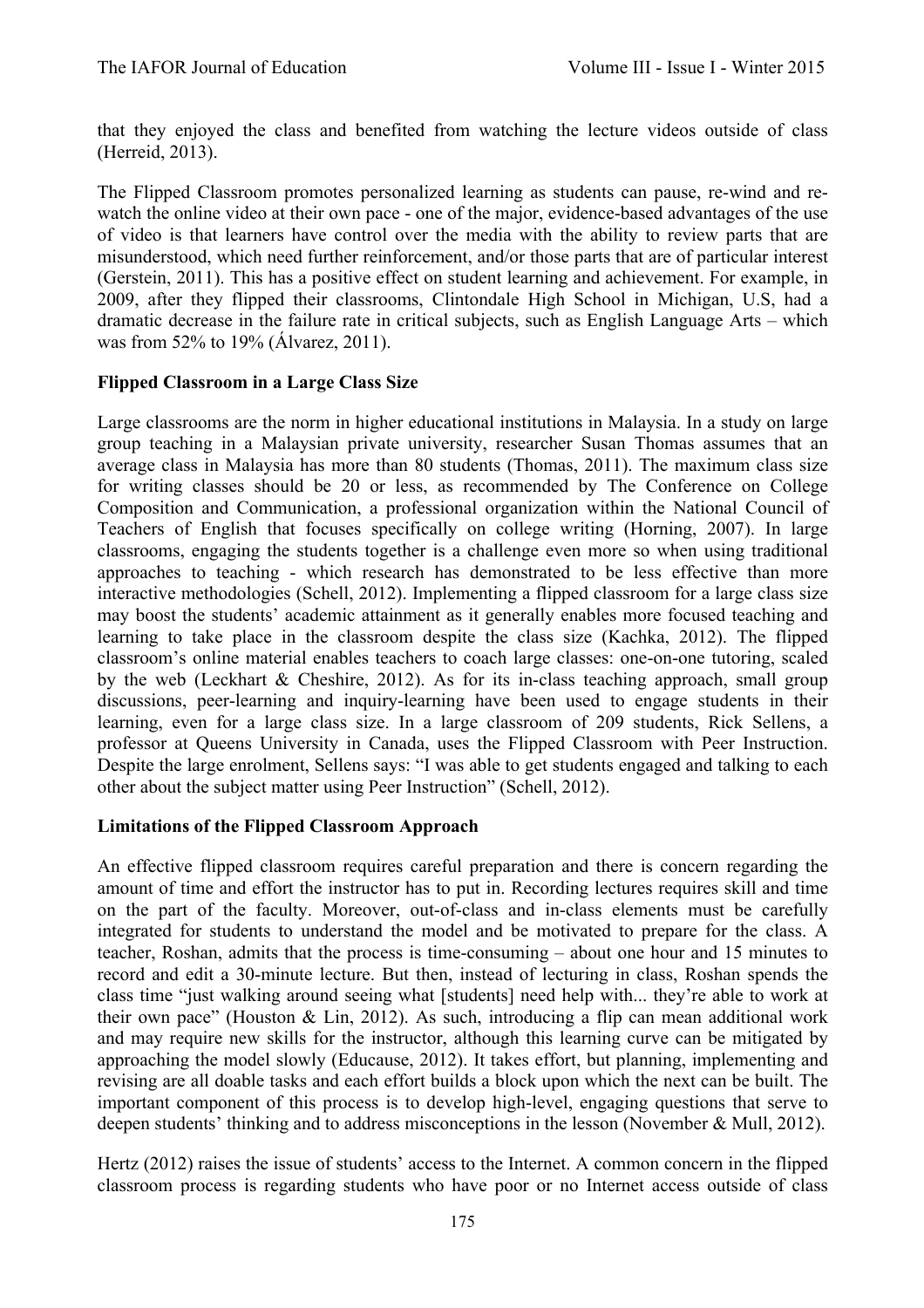since the activities outside of class rely on technology. To mitigate this, lecture videos should be converted into a format that can be accessed by students through various means - laptops, tablet computers, smartphones and DVD players. The school faculty can also ensure that the computers in the library and labs are available for students to preview the videos before class. Twomey (2013) documents how a rural high school in Illinois, the United States completely flipped the lessons. In this largely high-poverty area, problems with access to the internet were solved by downloading the lessons onto DVDs and thumbdrives.

Another concern, which pertains to education in general, is when the student does not do the homework, in this case, to watch the online material before class. A flipped class requires students to be willing to take responsibility for their learning. While the focus of the Flipped Classroom is no longer the faculty as the "sage on the stage" but rather the "guide on the side", it provides a setting where students receive personal attention still held accountable for actions and academic performance (Hawks, 2014). Students who do not watch the online material before class will not be able to participate in the in-class activities fully and proceed to the application tasks. To ensure greater compliance, instructors can track the knowledge gained from the homework or they can adjust the class activities for unprepared students, if they are in fact unprepared (Kachka, 2012). This might be achieved by insisting that the unprepared students watch the video during class time (the preparatory work that is required so as to be able to proceed to the application tasks) while the rest of the class deepens their knowledge through other activities, i.e. the unprepared student misses out part of the class interaction at the beginning of the class and joins the class once the video is viewed.

# **Implementing the Flipped Classroom**

The process of just flipping a classroom will not transform students' learning. According to a study by Houston and Lin (2012), a successful implementation of a flipped classroom would need the videos to be relatively short (no longer than 20 minutes) and teachers should briefly review the course content before in-class activities to answer any questions and to make sure that the majority of the students have sufficient understanding of the material. Kachka (2012) recommends that during the in-class activities, the teacher must be deliberate to guide and increase the interaction with the students. In addition, the instructional design using technology needs to be carefully planned to ensure the students' learning experience is enhanced, where students identify learning as their goal. Ramsey Musallam, who began flipping his classroom in 2006, stressed this, saying, "(a) flipped classroom is a thing you do in the context of an overarching pedagogy [and is] not the pedagogy itself " (Ash, 2012). The Flipped Classroom has a comprehensive instructional model that includes direct instruction, inquiry, practice, formative and summative assessment and many more elements (Bennett, et al. 2011). These instructional techniques give a focus to the process of learning. It is aimed to enable students to be more actively engaged with the course material and, ultimately, empower them to construct knowledge through their understanding.

Student's characteristics of their approach to achieve deep learning were identified from The Higher Education Academy in the UK, compiled from Biggs (1999), Entwistle (1988), and Ramsden (1992), and were used in the scope of the themes explored in this study. Students who want to achieve deep learning have the intention of understanding, engaging with, operating in, and valuing the subject. As such, the thematic analysis shows that deep learning occurs when students:

1. Look for meaning in their learning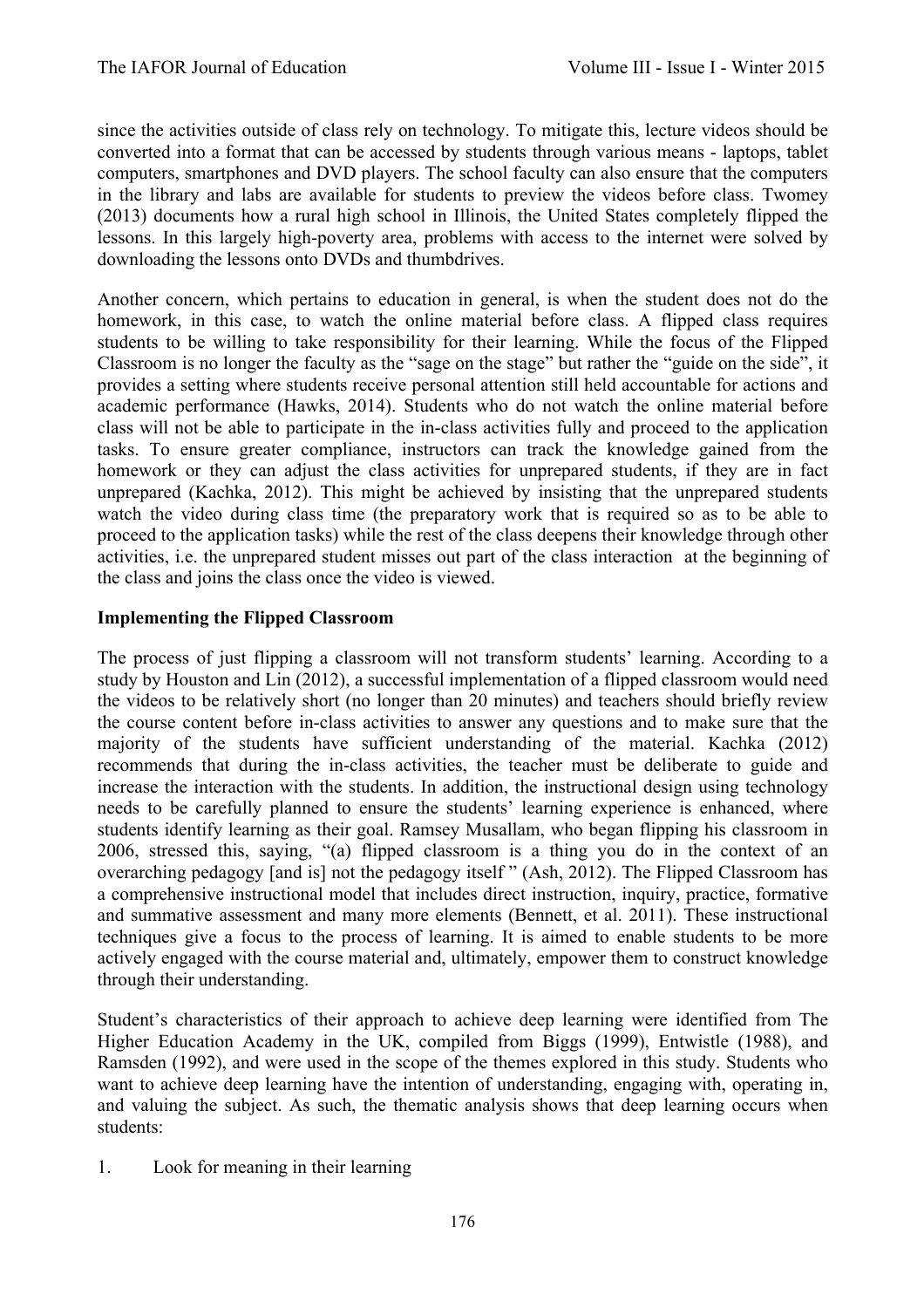- 2. Interact actively and
- 3. Relate new and previous knowledge (Higher Education Academy, 2011).

It is anticipated that the research undertaken here will explore the depth of learning for tertiary students in a module for the Diploma in Performing Arts qualification at Sunway University, a practical-based course. The students were from two cohorts that had a large class size.

#### **Research Purpose**

The major research questions in this study were:

1. How does a Flipped Classroom approach engage the students in deep learning including looking for meaning in their learning, interacting actively and relating new and previous knowledge despite being in a large class?

2. Within the Flipped Classroom Approach, does including guided exploration by the student improve aspects of deep learning such as looking for meaning, interacting active or relating new and previous knowledge?

#### **Research Method**

This study uses an action research approach, in line with the research query - which is to investigate what in-class instructional design for a large class sizes can be used to increase the interaction between the teacher and the student and between the student and another student, with the intention of stimulating deep learning. The instructional design using a flipped classroom strategy can be improved progressively in later flipped classes to achieve its impact of deep learning among the students.

To investigate if students were engaged in deep learning in a flipped classroom, a qualitative research method was used, with questionnaires, short interviews and observations. The first source of data - questionnaires focusing on the online lecture - were given to the students immediately after each flipped class. The second source of data - short interviews with a small sample of the two cohort groups of the program - were semi-structured, with key questions asked on their experience or behavior in the flipped class, their knowledge of the topic taught, and their learning in the flipped classrooms. The study sampling had 19 students (nine from the first year cohort and 10 from the second year cohort). The final source of data was from the researcher's personal reflection, abstracted from observational logs written during the flipped classes and from reflection notes written soon after each class.

## **First Cycle**

In this study, the student-centered learning approach with an instructional design using technology was drawn up to encourage active learning and higher-order thinking skills within a large class size. The study was done in two cycles, involving two cohorts of the Diploma in Performing Arts students from the Department of Performance and Media, Sunway University. The first cycle was conducted in the Scriptwriting course in the August 2012 semester. With 32 students from the second year cohort of the program, two flipped classes were held. The second cycle was conducted in the Video Tools course in the April 2013 semester. With 33 students from the first year cohort of the program, two flipped classes were held.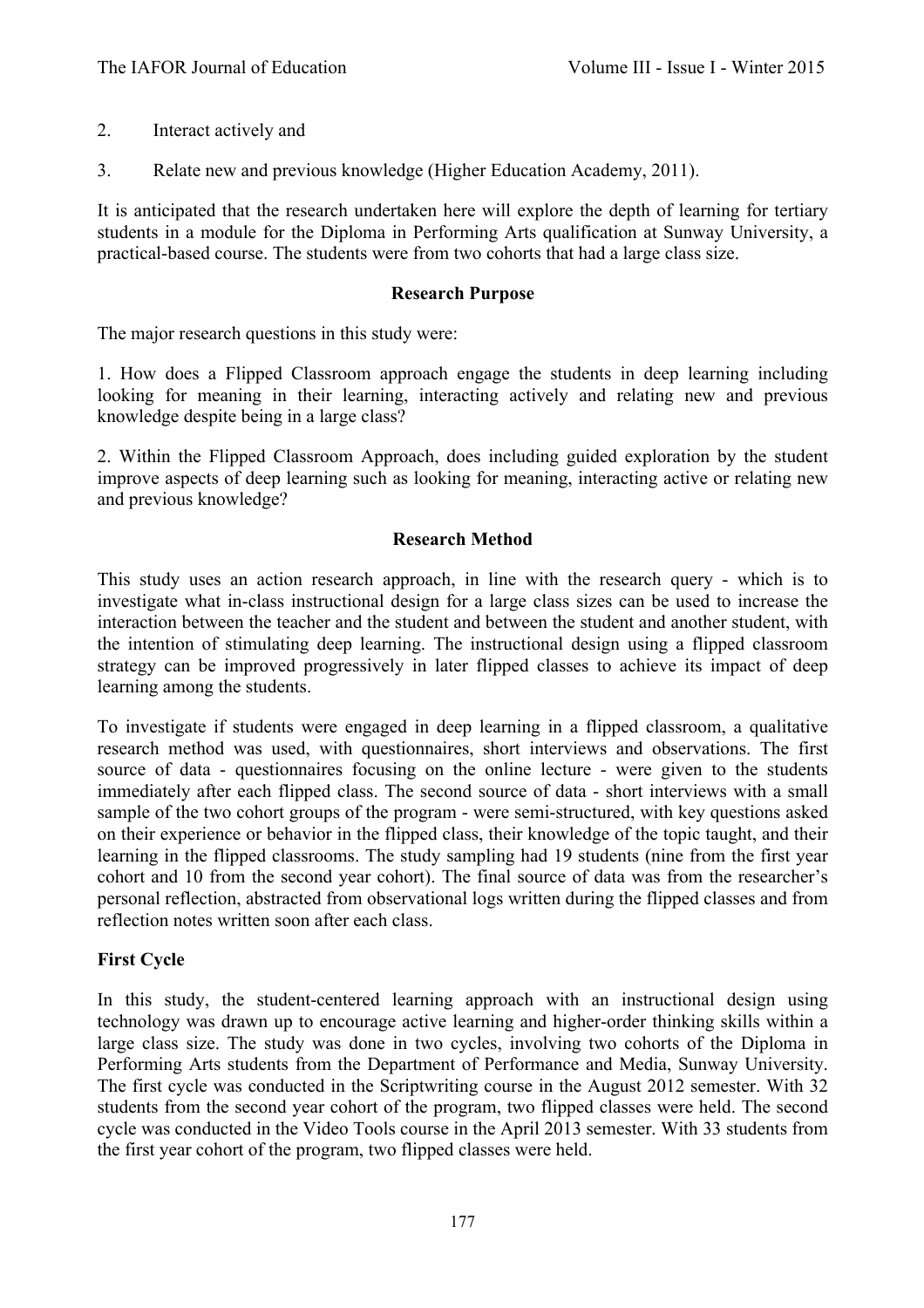In the first cycle of the flipped classroom, the students' learning cycle consisted of two stages, as outlined in Figure 1. The first stage involved the students viewing an online lecture as homework before class. The second stage involved the students engaging in active learning in class where they worked out real-world projects to grasp the context of the taught topic. In-class learning activities included peer instruction, problem-based learning and collaborative work.



Figure 1. Students' learning cycle in Flipped Classroom Cycle 1

The model of instruction for the second cycle of the flipped classroom was improved after the researcher's continued reading of literature on achieving deep learning among students and reflection on the observation notes and questionnaires from the first cycle of the flipped classes. According to Flipped Classroom instructor Ramsay Musallam, when flipping his classrooms to achieve meaningful student learning, he would include the "Explore" phase, where students would work through guided inquiry exercises. This is based on the Explore-Explain-Apply inquiry learning cycle developed by Robert Karplus (Musallam, 2013). The in-class instruction merged aspects of blended learning with an inquiry-based learning cycle.

# **Second Cycle**

The flipped classrooms for the second cycle consisted of three stages, as outlined in Figure 2. The first stage involved in-class learning activities focusing on exploration of concepts where students would perform hands-on activities designed to investigate the concept, and included discussion on various probabilities with the intention to lead to an understanding of the concept. The second and third stages were similar to the students' learning cycle in the Flipped Classroom Cycle 1, which was to preview an online lecture, followed by concept application in class. In the case of students who did not watch the online lecture before class, they were asked to watch it at the beginning of the lesson and, after watching it, resume class to take part in the active learning phase of the course.



Figure 2. Students' learning cycle in Flipped Classroom Cycle 2

# **Results and Discussion**

In analyzing the qualitative data, a thematic analysis was carried out within the scope of the themes determined by the research question framework of the study - which is, how the Flipped Classroom approach can engage students in deep learning despite being in a large class. Among the themes explored were students looking for meaning in their learning, interacting actively and relating new and previous knowledge despite being in a large class. Within the Flipped Classroom Approach between cycle 1 and 2, data from the students were reviewed to investigate if the guided exploration by the students improved deep learning.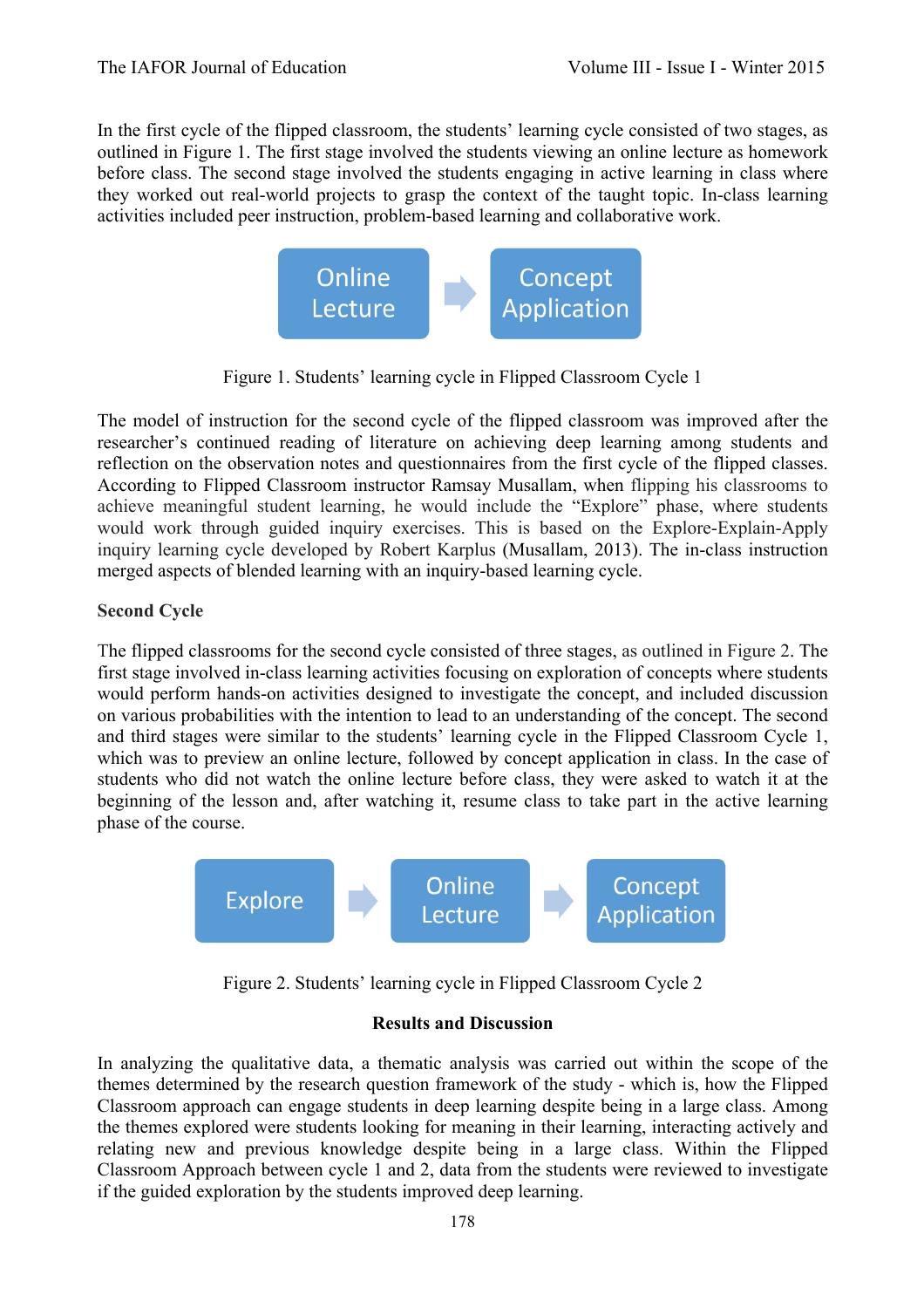# **Cycle 1 and 2 results**

In looking at students' level of understanding of the topic taught in the flipped classes, results, as outlined in Table 1, show that the average ranking difference for Year 2 (Cycle 1) and Year 1 (Cycle 2) in their level of understanding the topic taught has a slight increase from level 3.9 in Cycle 1 to 4.1 in Cycle 2. Looking specifically at the online lecture 2 carried out in Cycle 1 and 2, as illustrated in Figure 3 and 4, the percentage of the students' understanding at level 5 increased from 30% in Cycle 1 to 44% in Cycle 2. A factor which may have led to the students' increased level of understanding of the topic taught was when inquiry-learning was incorporated in the flipped classes of Cycle 2.

Table 1. Students' level of understanding of the topics taught and the average ranking in the flipped classes

| Year <sub>2</sub><br><b>Students</b>                                                                                                  | Iv1            | Iv2            | Iv3                       | Iv4                       | Iv <sub>5</sub> | Iv <sub>6</sub> | Iv7             | Iv <sub>8</sub> | Iv9             | Iv10           |  |
|---------------------------------------------------------------------------------------------------------------------------------------|----------------|----------------|---------------------------|---------------------------|-----------------|-----------------|-----------------|-----------------|-----------------|----------------|--|
| Online<br>Lecture 1                                                                                                                   | 4.5            | 5              | $\overline{4}$            | $\overline{4}$            | $\overline{4}$  | $\overline{4}$  | 2.5             | 4               | 5               | 3              |  |
| Online<br>Lecture 2                                                                                                                   | 5              | $\overline{4}$ | 4                         | $\overline{4}$            | 4               | 3               | 3.5             | 5               | 3               | $\overline{4}$ |  |
| Average ranking of Year 2 students' level of understanding of<br>the topic taught in the flipped classes (Cycle 1).                   |                |                |                           |                           |                 |                 |                 |                 |                 | 3.9            |  |
| Year 1<br><b>Students</b>                                                                                                             | Iv1            | Iv2            | $\mathbf{I} \mathbf{v}$ 3 | $\mathbf{I} \mathbf{v}$ 4 | Iv <sub>5</sub> | Iv <sub>6</sub> | Iv <sub>7</sub> | Iv <sub>8</sub> | Iv <sub>9</sub> |                |  |
| Online<br>Lecture 3                                                                                                                   | 5              | $\overline{4}$ | $\overline{4}$            | $\overline{4}$            | $\overline{4}$  |                 | 3               | 4               | 5               |                |  |
| Online<br>Lecture 4                                                                                                                   | $\overline{4}$ | 5              | 3                         | 5                         | 4               | 3               | 5               | 4               | 5               |                |  |
| Average ranking of Year 1 students' level of understanding of<br>the topic taught in the flipped classes (Cycle 2).                   |                |                |                           |                           |                 |                 |                 |                 |                 | 4.1            |  |
| Average ranking of Year 2 and 1 students' level of<br>4<br>understanding of the topic taught in the flipped classes<br>(Cycle 1 & 2). |                |                |                           |                           |                 |                 |                 |                 |                 |                |  |
| Interviews were labelled numerically.<br>Iv                                                                                           |                |                |                           |                           |                 |                 |                 |                 |                 |                |  |
| Level of students' understanding of the topic taught with 5 ranked as the<br>$0 - 5$<br>highest.                                      |                |                |                           |                           |                 |                 |                 |                 |                 |                |  |

**Online Lecture 2 Flipped Classroom Cycle 1** 

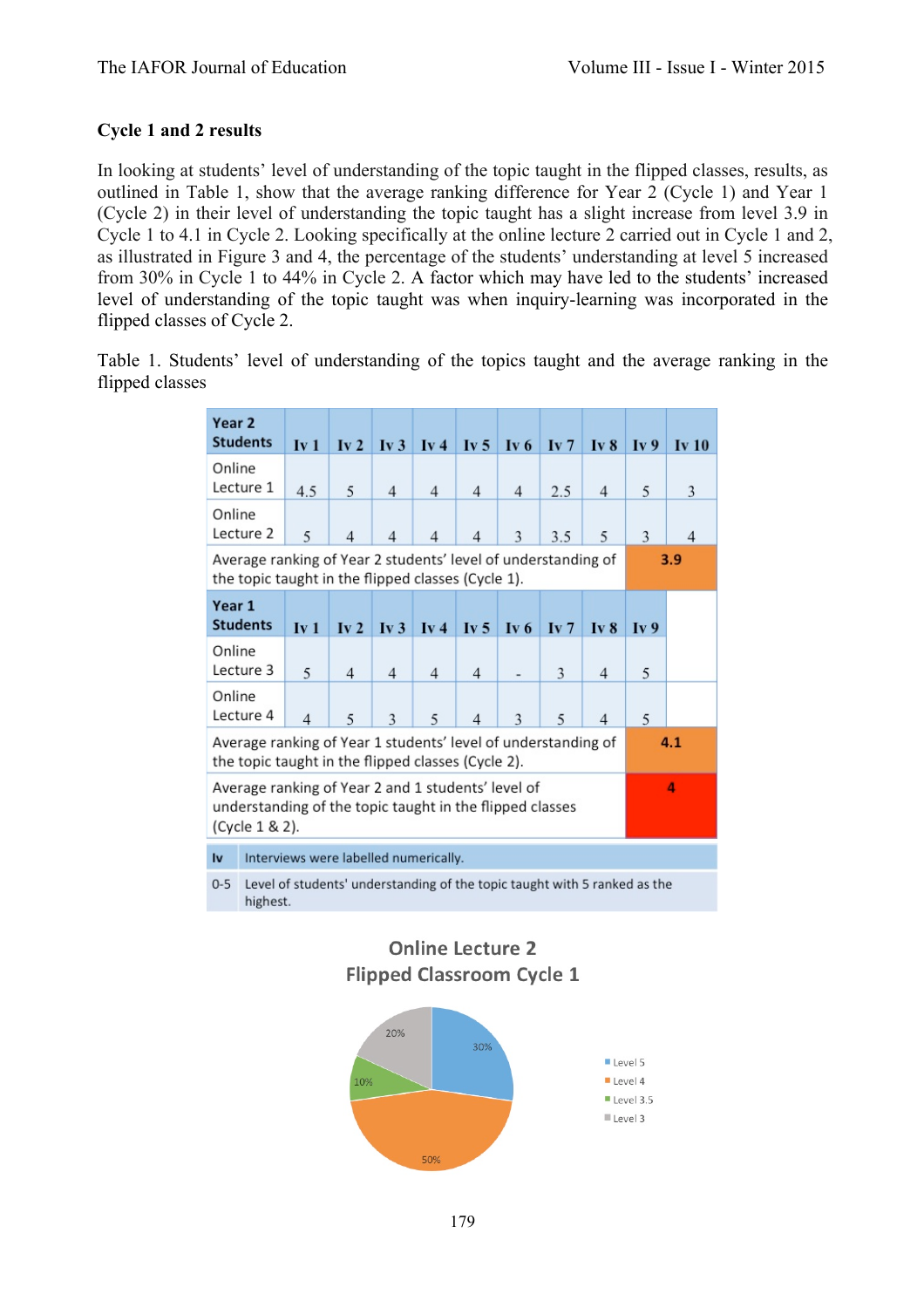Figure 3. Students' level of understanding of the topic taught in Online Lecture 2 in the Flipped Classroom Cycle 1



Figure 4. Students' level of understanding of the topic taught in Online Lecture 2 in the Flipped Classroom Cycle

# **The results also indicated several common issues and themes**

# **Students Look for Meaning in their Learning**

In analysing the theme of students looking for meaning in their learning, we first looked for any behaviour trends when the students accessed the lesson online, and also the level of understanding of the topics taught in the flipped classroom. After watching the online lecture, 50% of the Year 1 students reported in the questionnaire that they replayed and paused the online lecture to take notes and to understand the lesson. Relating to their understanding of the topics taught, respondents from both cohorts interviewed had a high understanding, with an average ranking of 4 out of 5 (highest) as outlined in Table 1. In the second flipped class for Year 1 students, 44% of the respondents felt they understood the topic well and ranked it at 5 (as outlined in Figure 3). These results show that most learners are engaged in their learning when using the technology to watch the online lecture. From the nine interview respondents with the Year 1 cohort, one student, after watching the online lecture, even looked for more information online and two students understood the topic well enough to apply it to the personal projects they took on.

When using the flipped classroom model, learning instructions, like inquiry-learning, were implemented in the Flipped Classroom Cycle 2 with the intention for students to make sense of their learning. The results from this study showed that more than half of the respondents (67%) from flipped class Cycle 2 (which taught camera shots size and angles and how to develop stories by using storyboards) found learning engaging and were excited by the ideas taught to try them out themselves. For example, Interview 5 (Year 1) had practiced framing different shots and angles with a camera before class to test the knowledge received. Interview 7 (Year 1) said: "I am a dancer and I wanted to start planning to shoot dance movements using the camera". Three respondents from Cycle 2 began to think about the process for story development. Interview 7 (Year 1) said: "I looked at how stories are from script to visual. I was also thinking of how to shoot stories". Based on the researcher's observation notes, respondents from Cycle 2 were prepared for the lesson and were capable of going straight into the activity. This is in accordance with the increased percentage (from 30% of the Cycle 1 respondents to 67% of Cycle 2 respondents) who reported they were engaged in their learning and were excited to try these ideas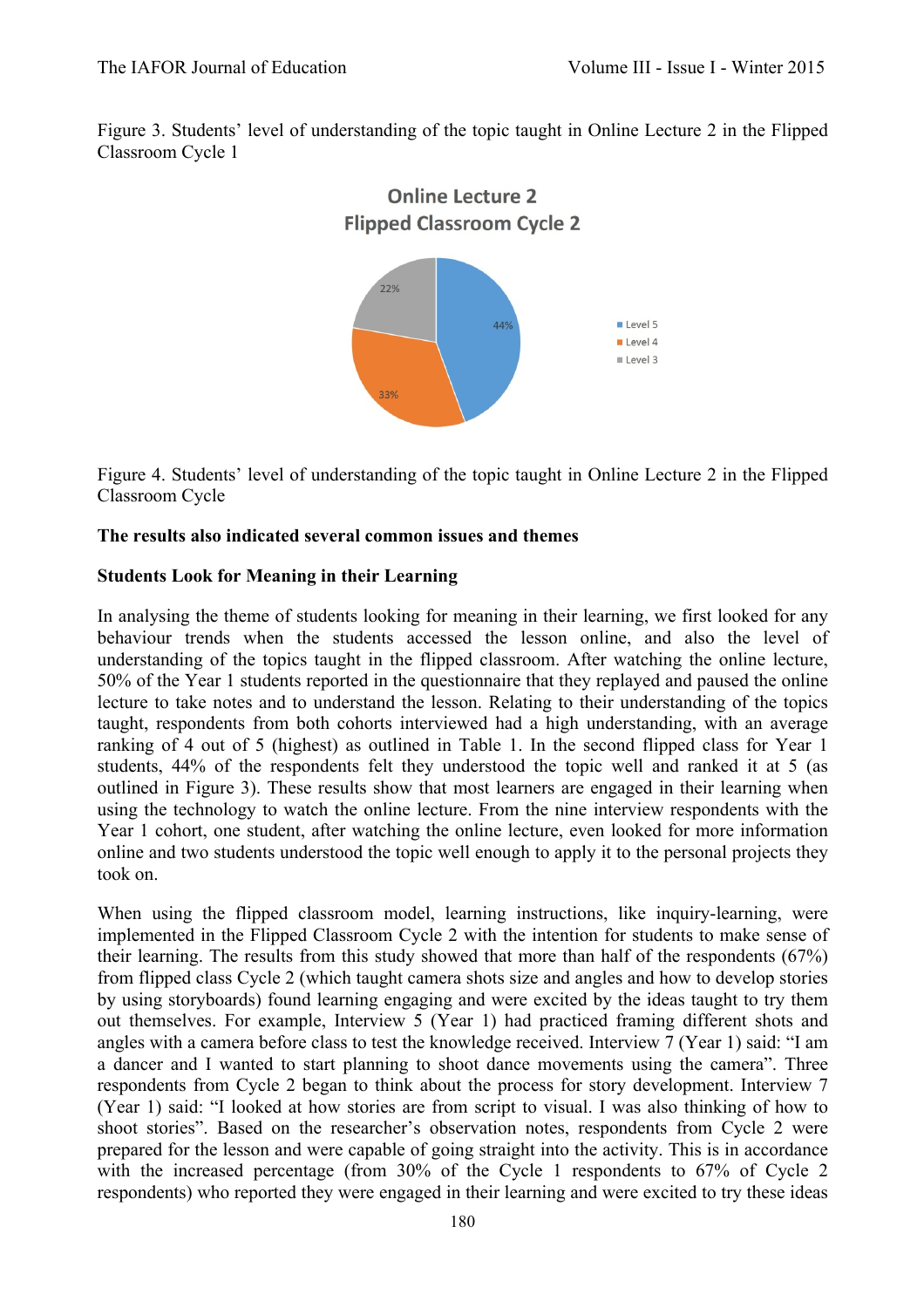out on their own. A factor which may have led the students to be engaged and energised in their learning was when inquiry-learning (which is the explore phase) was incorporated in the flipped classes Cycle 2. The instructional design with the "Explore" stage in Cycle 2 could have sparked the students' curiosity and zest for learning as inquiry-learning helps foster critical thinking.

The above results point to how this flipped classroom study helped students to be active learners despite the class size. This setting helped turn what was traditionally passive learning (sitting, listening, taking notes) into a more active, hands-on, student-centred process, by means of technology. The content of the lesson, now delivered to the students online, gives the students the opportunity to reflect and be prepared to be engaged further in class. With class time focused on meaningful learning activities, students also collaborated in small groups to solve problems and use deeper learning processes such as critical thinking. Students from this study showed that they actively sought to transform their own learning from understanding to a higher level of thinking when they engaged in applying and connecting the lesson to their own projects and interests. The flipped classroom model creatively helped these students to manage their own learning.

# **Students' Active Participation during In-Class Activities**

In assessing students' participation in class activities, the interview results showed a high participation in all the flipped classes with a majority (more than 70%) saying they gave at least 80% of their attention to the activities. Nearly half of the respondents attributed their high level of participation to gaining new knowledge from the online lecture and in-class activities and finding it interesting.

In engaging diverse types of learners in the in-class activities, it is important to pay attention to students who are introverted or are more of reflective learners. In this study, these learners found it hard to participate as they would rather think through the work than voice their opinions during the in-class activities. 11% of the respondents felt they could have spoken up more during the group activities. Interview 9 (Year 1) said: "I could have done better at participation as I have feedback in my head". The researcher had observed this and recognised these learners and decided, in future lesson plans, to provide discussion questions ahead of time and to include short reflective breaks during class for these learners to think through the lesson.

In a flipped classroom setup, there is increased interaction between the teacher and the student, and with the student and another student, despite the large class size. One evidence of this interaction is the increased time for feedback. This is seen from the Year 2 interview respondents where 50% of them had a consistent comment on feedback - they either felt they had provided feedback or received useful feedback from their peers and the teacher on the work they did in the in-class activities. Interview 6 (Year 2) said: "Through the activity, my group members gave good feedback on how to improve the conflict in my script". In the researcher's observation notes, it was noted that as the students performed the learning activities, the teacher could assess the students' level of understanding and provide prompt guidance directly. These increased opportunities for feedback could improve student learning. According to Bloom (1984), "an average student who receives one-on-one attention is enabled by constant feedback and a corrective process, and can jump into the  $98<sup>th</sup>$  percentile of the student population in the academic achievement realm" (Houston and Lin, 2012).

The in-class activities were all conducted in small groups varying from two to five members, depending on the type of activity. The researcher's notes showed that working in small groups helped students to feel less intimidated to ask questions and express their opinions. In addition to this, an interview respondent from the Year 1 cohort commented that questions were asked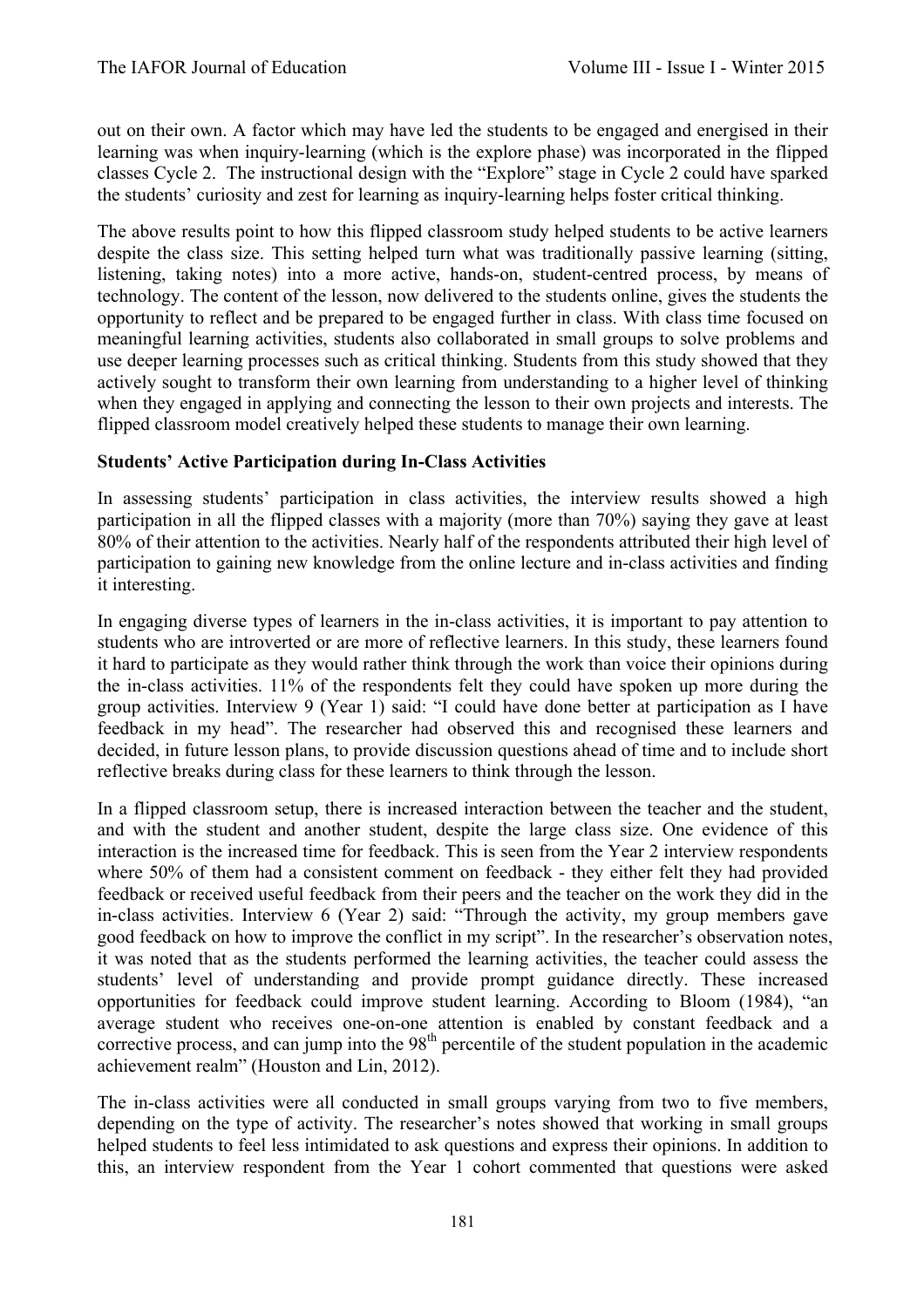throughout the activities in the class, compared to a traditional classroom, where questions are only asked at the end of the class. This helped draw the students into the learning process.

Students in this study recognised the benefits of active participation in class. They participated as they found the activities interesting, were interested to gain new knowledge in the classroom, and to share knowledge with one another. The class itself was transformed into a bustling learning hub.

## **Students Connect New and Previous Knowledge**

Deep learning involves being able to connect the taught topics to previous knowledge and to the real world. In the thematic analysis of relating the topics taught in their flipped classrooms to new and previous knowledge, 90% of the interview respondents from the Year 2 cohort agreed that it did occur and they were applying the topics taught to their work (The flipped class was about story structure and conflicts in a short film). Interview 2 (Year 2) said: "I can apply this knowledge of storytelling in books whereby I can understand its story structure". In another flipped classroom, all Year 2 respondents could relate the topic taught to film, life, and their projects. Interview 7 (Year 2) said: "Yes, I can relate the topic taught to my life. I can relate characters to myself, especially in the choices the character made when in conflict". Interview 2 (Year 2) said: "I apply the knowledge taught when I view films, where I analyse the film structure. Also, when I work on the edit for my project, I pay attention to story flow and I apply the build-up sequence to the end of the story". As for Year 1 interview respondents, 78% of them could relate or/and apply the knowledge taught to films, books, music videos, and topics taught in other classes.

The above encouraging results showed that most students in the flipped class were able to relate new ideas to previous knowledge to build an understanding of the material taught.

## **Other Findings**

A significant in-class instruction method practiced in the flipped classes was peer learning to enhance students' learning experiences, engagement and to foster cooperative learning. Cooperation among students typically resulted in (a) higher achievement and greater productivity, (b) more caring, supportive, and committed relationships, and (c) greater psychological health, social competence, and self-esteem (Smith & Kampf, 2004). Among the respondents there was a common thread regarding the benefits of peer learning . 50% of the Year 2 interview respondents placed value on peer learning. Interview 10 (Year 2) said: "I feel more comfortable in small groups and this enables me to give opinions and ask questions. I find this way of learning effective". Interview 5 (Year 2) said: "Discussions with my peers are stimulating and I can retain the information better". Peer learning helped most of the students in this study to understand the topic better and engage in the learning process.

Another benefit from the in-class activities, based on the researcher's observation notes, was that the students developed soft skills, such as communication when they were in the small groups. They were seen facilitating the discussion, articulating ideas, encouraging one another to contribute to the discussion, helping one another to accomplish the task and practicing leadership skills. Interview 8 (Year 1) reinforced this observation, saying: "We learnt to communicate better, where we expressed our ideas and feelings and tried to be a good listener".

All the study respondents found the flipped classroom to be productive and useful for their learning: 37% of the interview respondents felt that it was because the online videos were accessible and could be viewed again when necessary; 26% of the respondents said that the knowledge they acquired was condensed into a short video and this saved time in their learning;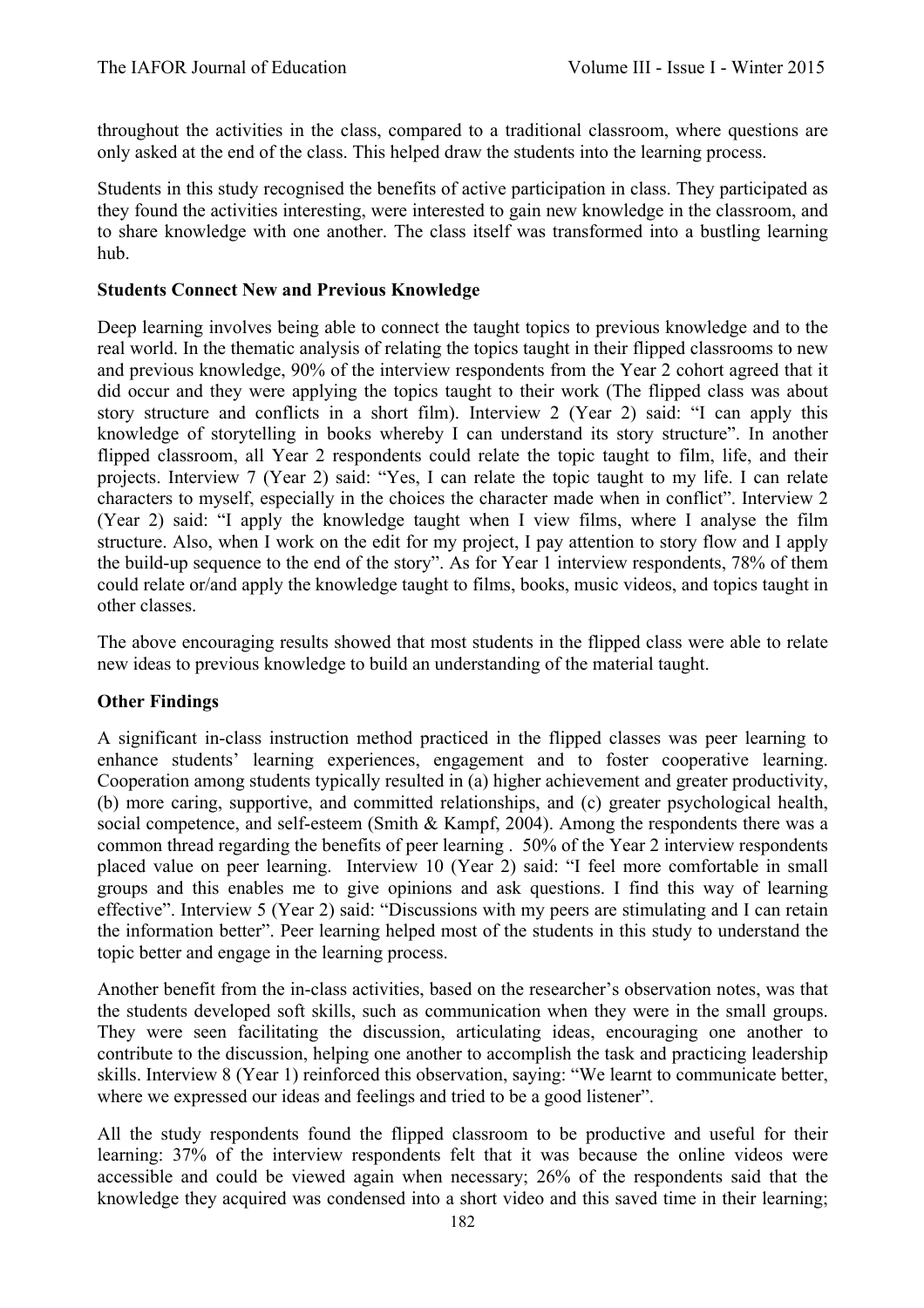and 37% of the respondents said the flipped classrooms were productive for their learning as they were provoked to think about the topic before class and were able to go beyond what was taught.

#### **Summary and Conclusion**

The classroom flip in this study has shown encouraging results especially in the area of student participation in the lesson. The students have shown that they were involved in their own learning, with some students even applying what they learned in their own projects, and in their everyday lives. Students in this study also showed how they were able to connect new ideas to previous knowledge and apply it to the real world.

The flipped classroom is able to redesign a large lecture class into an active-learning class made of small groups. Despite a larger class size, active learning in small groups lead students to be engaged in learning, where they can participate, receive feedback and develop higher-order thinking skills. The class is no longer a place where students are passively seated and only take notes, but now is bustling with students who are interacting and discovering the lesson together.

In this study, exploratory learning through guided inquiry-based activities in the flipped classes was a successful way to engage students on a deeper level. This learning strategy increased the interaction between the teacher and the student and between the student and another student, despite the large class size. Interactive learning strategies in the classroom have to be planned out and revised accordingly as the dynamics is different from class to class, more so in a large class, so as to develop higher-order thinking skills and, ultimately, for students to become life-long learners.

The Flipped Classroom strategy promoted individualised learning for students as some of the students used the opportunity to replay and pause the online lecture to absorb it better. Students could do this at their own pace. However, students will need to take the initiative and take responsibility for their own learning.

Suggestions for further research include further development of the instructional design for flipped classrooms which includes blended learning with other active learning activities such as experiential learning and project-based learning to engage students in a meaningful and deeper level. One of the challenges for this research would be to cultivate student motivation and peer learning opportunities in order to achieve a common goal.

In carrying out this study, both learners and faculty members had a rewarding experience in using the flipped classroom model as it has empowered students to take charge of their learning and to be engaged in peer learning. It enabled the teachers to have one-on-one tutoring through a technology-infused lesson despite the large class size. This study provides an insight into a flipped classroom experience in a Malaysia context specifically in a Performing Arts course and supports the view that the flipped classroom has much to offer to the process of learning in higher educational institutions.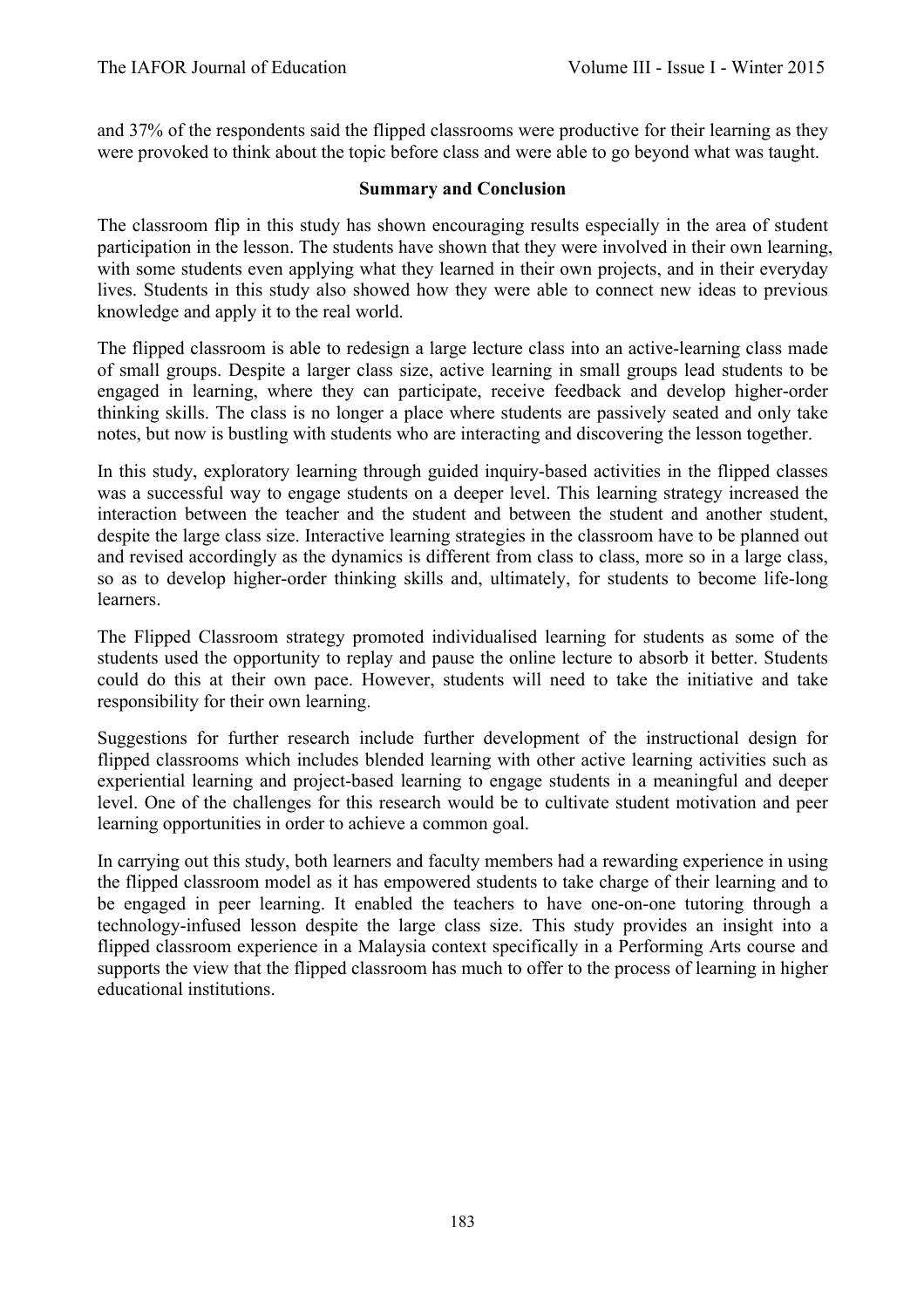#### **References**

- Álvarez, B. (2011). Flipping The Classroom: Homework in Class, Lessons at Home. *Learning First Alliance*. Retrieved January 15, 2015, from http://www.learningfirst.org/flippingclassroom-homework-class-lessons-home.
- Ash, K. (2012). Educators View 'flipped' Model with a More Critical Eye*. Education Week*, *32*(2), 6-7.
- Bennett, B., Spencer, D., Bergmann, J., Cockrum, T., Musallam, R., Sams, A., Fisch, K., and Overmyer, J. (2011). The Flipped Class Manifest. *The Daily Rift*. Retrieved January 15, 2015, from http://www.thedailyriff.com/articles/the-flipped-class-manifest-823.php.
- Biggs, J. (1999). Teaching for Quality Learning at University: What the Student Does. *SRHE and Open University Press imprint*.
- Bloom, B. S. (1984). The 2 sigma problem: The search for methods of group instruction as effective as one-to-one tutoring. *Educational researcher*, 4-16.
- Boud, D., Cohen, R., & Sampson, J. (Eds.). (2001). *Peer Learning in Higher Education: Learning from & with Each Other*. Psychology Press.
- Donnelly, R. (2009). Harmonizing Technology with Interaction in Blended Problem- based Learning, *Computers & Education*, *54*(2), 350-359. doi:10.1016/j.compedu.2009.08.012.
- Educause (2012). 7 Things You Should Know About Flipped Classrooms*.* Retrieved January 15, 2015, from http://www.educause.edu/library/resources/7-things-you-should-know-aboutflipped-classrooms.
- Entwistle, N. (1988). Styles of Learning and Teaching, David Fulton.
- Gerstein, J. (2011). The Flipped Classroom Model: A Full Picture. Retrieved January 15, 2015, from http://usergeneratededucation.wordpress.com/2011/06/13/the-flipped-classroommodel-a-full-picture.
- Goh, P. S. C. (2012). The Malaysian Teacher Standards: A Look at the Challenges and Implications for Teacher Educators, *Educational Research for Policy and Practice*, *1*, 1-2.
- Greitzer, F. L. (2002, September). A Cognitive Approach to Student-Centered e-Learning. In *Proceedings of the Human Factors and Ergonomics Society Annual Meeting* (Vol. 46, No. 25, pp. 2064-2068). SAGE Publications.
- Hawks, S. J. (2014). The Flipped Classroom: Now or Never? *AANA journal*, *82*(4), 264-269.
- Herreid, C. F., & Schiller, N. A. (2013). Case Studies and the Flipped Classroom. *Journal of College Science Teaching, 42*(5), 62-66.
- Hertz, M. B. (2012, July 10). The Flipped Classroom: Pro and Con*.* Retrieved January 15, 2015, from http://www.edutopia.org/blog/flipped-classroom-pro-and-con-mary-beth-hertz
- Higher Education Academy (2013). Deep and Surface Approaches to Learning, Retrieved January 15, 2015, from http://exchange.ac.uk/learning-and-teaching-theory-guide/deep-andsurface-approaches-learning.html.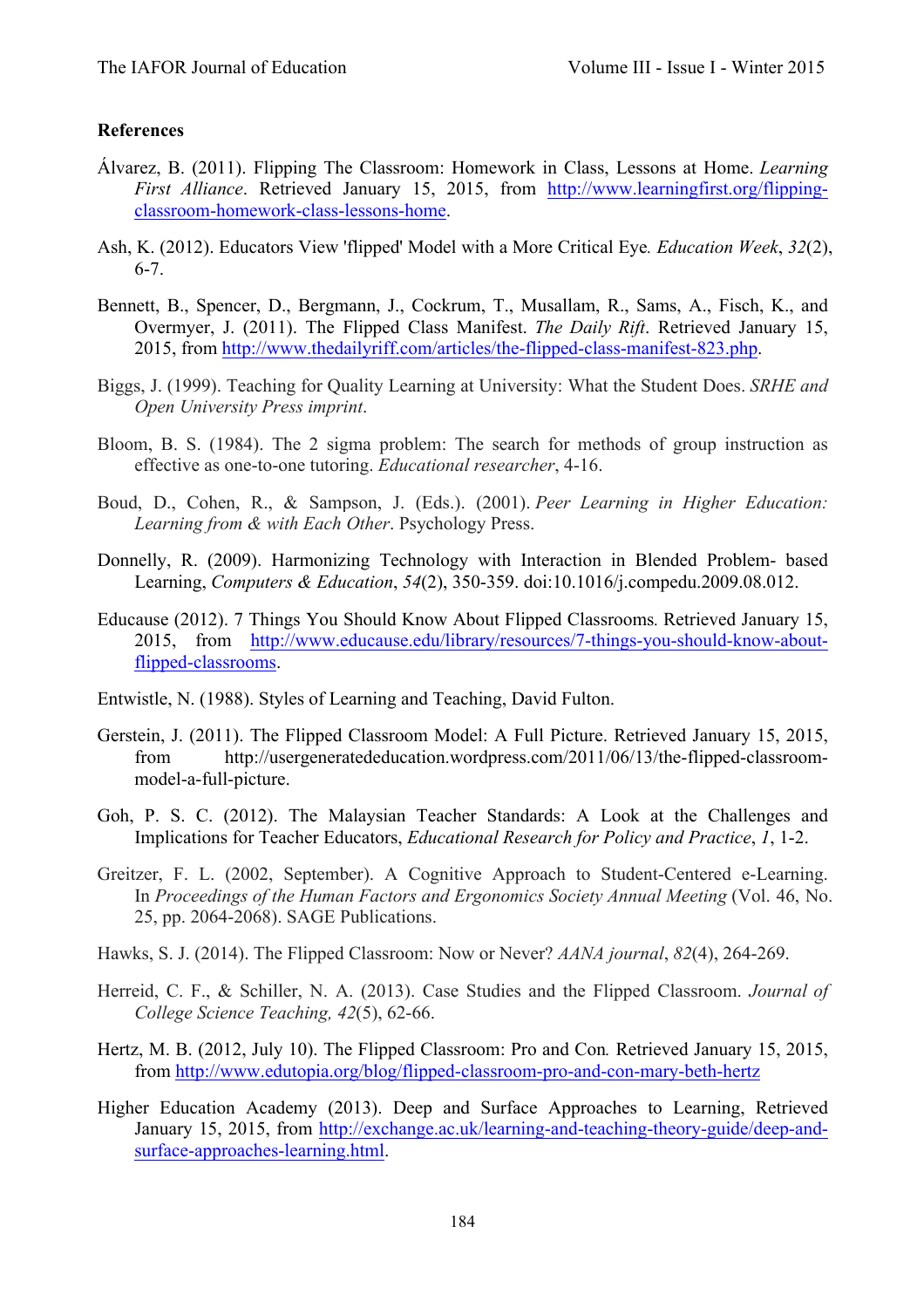- Holmes, B., Tangney, B., FitzGibbonn, A., Savage, T., & Mehan, S. (2001). Communal Constructivism: Students Constructing Learning for as Well as with Others. Paper presented at the 12th International Conference of the Society for Information Technology & Teacher Education (SITE 2001) pp. 3114-3119, Charlottesville, VA.
- Horning, A. (2007). The Definitive Article on Class Size*, WPA: Writing Program Administration*, *31*(1-2), 19.
- Houston, M., and Lin, L. (2012). Humanizing the Classroom by Flipping the Homework versus Lecture Equation*.* Proceedings from *Society for Information Technology & Teacher Education International Conference*. Chesapeake, VA: AACE.
- Kachka, P. (2012). Educator's Voice: What's All This Talk about Flipping*.* Retrieved January 15, 2015, from https://tippie.uiowa.edu/faculty-staff/allcollege/kachka.pdf.
- Keppell, M., Au, E., Ma, A., & Chan, C. (2006). Peer Learning and Learning-oriented Assessment in Technology-Enhanced Environments. *Assessment & Evaluation in Higher Education*, *31*(4), 453-464.
- Leckhart, S., and Cheshire, T. (2012, April 16). University Just Got Flipped: How Online Video is Opening Up Knowledge to the World, *The Wire*. Retrieved January 15, 2015, from http://www.wired.co.uk/magazine/archive/2012/05/features/university-just-got-flipped.
- Musallam, R. (2013, May 1). A Pedagogy-First Approach to the Flipped Classroom. Retrieved January 15, 2015, from http://www.cyclesoflearning.com/.
- Pink, D. H. (2010, September 12). Think Tank: Flip-Thinking The New Buzz Word Sweeping the US, *The Telegraph*. Retrieved January 15, 2015, from http://www.telegraph.co.uk/finance/businessclub/7996379/Daniel-Pinks-Think-Tank- Flipthinking-the-new-buzz-word-sweeping-the-US.html.
- Prince, M. (2004). Does Active Learning Work? A Review of the Research. *Journal of engineering education*, *93*(3), 223-231.
- Ramsden, P. (1992). Learning to Teach in Higher Education, Routledge.
- Ramsey Musallam: Flipteaching Part 1 (Video file). Retrieved January 15, 2015, from http://www.youtube.com/watch?v=rub1VNq2NvM.
- Riedel, C (2014, March 2). 10 Major Technology Trends in Education. Retrieved January 15, 2015, from http://thejournal.com/articles/2014/02/03/10-major-technology-trends-ineducation.aspx.
- Sams, A. (2011, November 11). The flipped class: Shedding light on the confusion, critique, and hype. *The Daily Rift.* Retrieved January 15, 2015, from http://www.thedailyriff.com/articles/the-flipped-class-shedding-light-on-the-confusioncritique-and-hype-801.php.
- Schell, J. (2012, April 6). Can you flip large classes? Retrieved January 15, 2015, from http://blog.peerinstruction.net/2012/04/06/can-you-flip-large-classes/.
- Smith, K., & Kampf, C. (2004). Developing writing assignments and feedback strategies for maximum effectiveness in large classroom environments. *Professional Communication Conference, 2004. IPCC 2004. Proceedings. International* (pp. 77-82). IEEE.